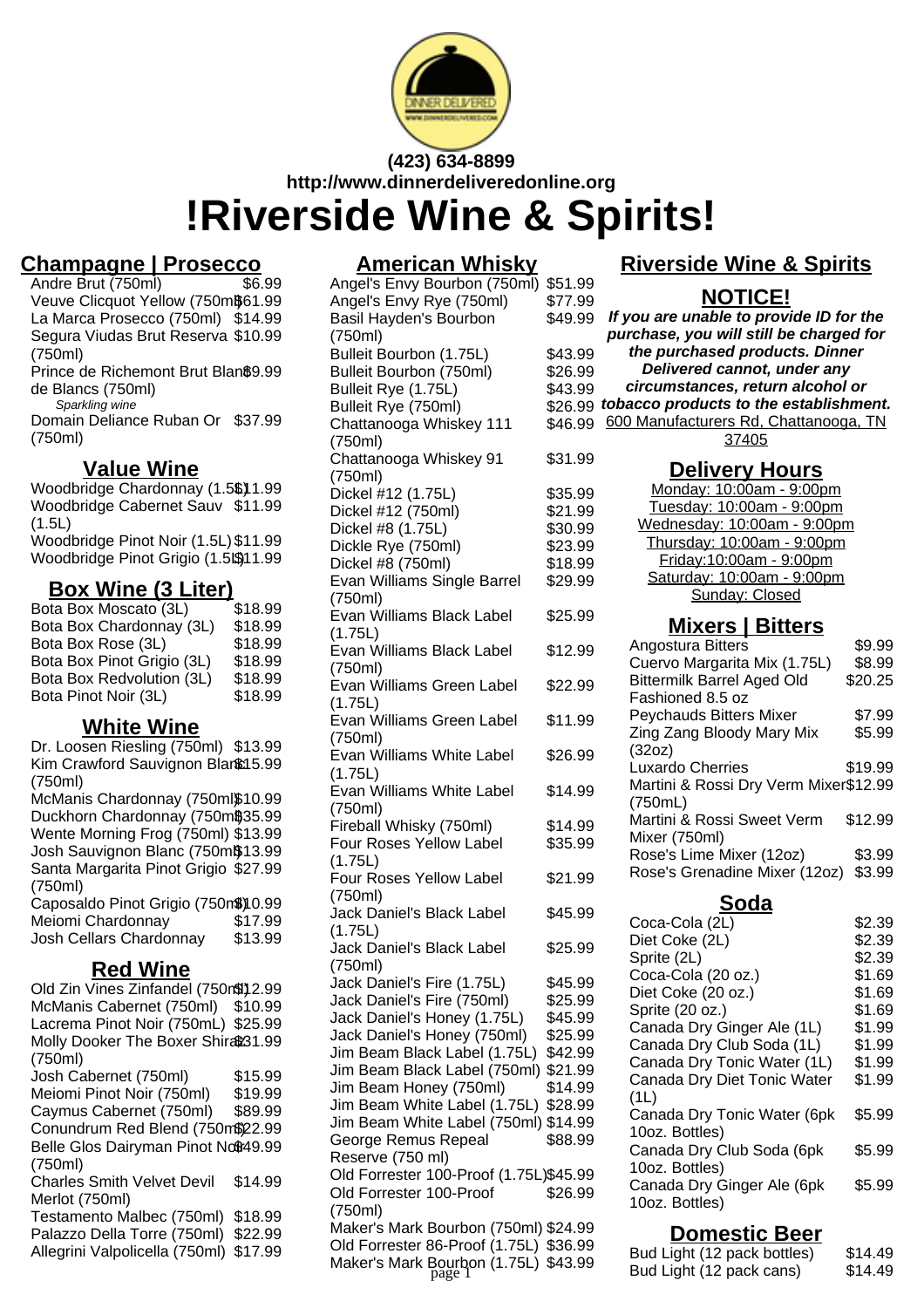#### **Old World Wines Light to Heavy**

| Light to Heavy                      |         |
|-------------------------------------|---------|
| Whispering Angel Rose (750r\$21.99  |         |
| HB Picpoul de Pinet (750ml) \$12.99 |         |
| Monmousseau Vouvray (750r\$l)9.99   |         |
| Bertani Amarone (750ml)             | \$64.99 |
| Vieux Telegraphe                    | \$79.99 |
| Chateauneuf-du-Pape (750ml)         |         |
| <b>Barbanera Chianti</b>            | \$14.99 |
| Florentia Orvieto Classico          | \$12.99 |
| Jaclot Beaujois Villages            | \$14.99 |
| Domaine De Couron Cotes d\$13.99    |         |
| Rhone Rouge                         |         |
| <b>Brisios Tempranillo</b>          | \$14.99 |
|                                     |         |

# **Japanese | Sake | Soju**

Gekkeikan Saki (1.5L) Gekkeikan Saki (750ml) \$7.99 Coii 1.5 L \$12.99 Jinro Chamisul Soju (1.75L) \$24.99 Jinro Chamisul Soju (750ml) \$15.99 Nikka Coffey Grain (750ml) \$71.99 Nikka Coffey Malt (750ml) \$79.99 Saki Set Fervor Sake 5 Piece \$19.99 Set Soto Junmai (720ml) \$41.99 Suntori Toki (750ml) Whiskey\$39.99 Tottori Ex-Bourbon Barrel Japanese Whiskey 750 ml \$49.99 Yanagita Barrel-Aged Shochu \$19.99 750 ml

## **Liqueur | Cordials**

| Amaretto Disaronno (750ml)           | \$28.99 |  |
|--------------------------------------|---------|--|
| Aperol Aperitif (750ml)              | \$26.99 |  |
| Baileys Irish Cream (750ml)          | \$27.99 |  |
| Campari Aperitif (750ml)             | \$36.99 |  |
| Carpano Antica Formula               | \$38.99 |  |
| Vermouth                             |         |  |
| Chambord (375ml)                     | \$24.99 |  |
| Chambord (750ml)                     | \$37.99 |  |
| Cointraeu (1L)                       | \$49.99 |  |
| Cointraeu (750ml)                    | \$41.99 |  |
| Cointraeu (375ml)                    | \$28.99 |  |
| Dekuyper Butterscotch                | \$12.99 |  |
| Schnapps (750ml)                     |         |  |
| Dekuyper Creme De Cassis             | \$13.99 |  |
| (750ml)                              |         |  |
| Dekuyper Peach Schnapps              | \$14.99 |  |
| (750ml)                              |         |  |
| Dekuyper Peppermint                  | \$14.99 |  |
| Schnapps 60-Proof (750ml)            |         |  |
| Dekuyper Triple Sec (375ml)          | \$6.99  |  |
| Dekuyper Triple Sec (750ml)          | \$9.99  |  |
| Fireball (750ml)                     | \$14.99 |  |
| Grand Marnier (750ml)                | \$41.99 |  |
| Hiram Walker Blue Curacao            | \$11.99 |  |
| Hiram Walker Kirschwasser            | \$15.99 |  |
| Cherry (750ml)                       |         |  |
| Hiram Walker Triple Sec (1L) \$12.99 |         |  |
| <b>Hiram Walker Triple Sec</b>       | \$10.99 |  |
| (750ml)                              |         |  |
| Kahlua (750ml)                       | \$22.99 |  |
| Jagermeister (750ml)                 | \$26.99 |  |
| Pimms (750ml)                        | \$29.99 |  |
| Recipe 21 Triple Sec (1L)            | \$7.99  |  |
| Rumchatta (750ml)                    | \$26.99 |  |
| Skrewball (750ml)                    | \$26.99 |  |
| St. Germain (375ml)                  | \$21.99 |  |
| St. Germain (750ml)                  | \$36.99 |  |
|                                      |         |  |

Old Forrester 86-Proof (750ml) \$19.99 Old Overholdt Rye (750ml) \$24.99 Rittenhouse Rye (750ml) \$27.99 Wild Turkey 101-Proof (1.75L) \$44.99 Wild Turkey 101-Proof (750ml) \$22.99 Wild Turkey Bourbon (1.75L) \$41.99 Wild Turkey Bourbon (750ml) \$19.99 Woodford Reserve Bourbon (750ml) \$34.99 Woodford Reserve Bourbon \$66.99

(1.75L)

### **Gin**

| New Amsterdam London Dry       | \$14.99 |
|--------------------------------|---------|
| Gin (750ml)                    |         |
| New Amsterdam London Dry       | \$24.99 |
| Gin (1.75L)                    |         |
| Beefeater Gin (1.75L)          | \$35.99 |
| Beefeater Gin (750ml)          | \$17.99 |
| Bombay Gin (1.75L)             | \$24.99 |
| Bombay Gin (750ml)             | \$15.99 |
| Bombay Sapphire Gin (1.75L)    | \$34.99 |
| Bombay Sapphire Gin (750ml)    | \$24.99 |
| Burnett's Gin (1.75L)          | \$16.99 |
| Burnett's Gin (750ml)          | \$8.99  |
| Castle & Key Gin (750ml)       | \$31.99 |
| Hendrick's Gin (1.75L)         | \$69.99 |
| New Amsterdam Straight Gin     | \$12.99 |
| (750ml)                        |         |
| Hendrick's Gin (750ml)         | \$39.99 |
| New Amsterdam Straight Gin     | \$21.99 |
| (1.75L)                        |         |
| Seagram's Gin (1.75L)          | \$19.99 |
| Seagram's Gin (750ml)          | \$12.99 |
| St. George Terroir Gin (750ml) | \$34.99 |
| St. George Dry Rye Gin         | \$34.99 |
| (750ml)                        |         |
| St. George Botanivore Gin      | \$34.99 |
| (750ml)                        |         |
| Tanqueray Gin (750ml)          | \$27.99 |
| Tanqueray Gin (1.75L)          | \$38.99 |

### **Scotch**

| <u> 2002 - 20</u>                      |          |
|----------------------------------------|----------|
| Clan Macgregor Scotch 750ML \$12.99    |          |
| Clan Macgregor Scotch 1.75             | \$22.99  |
| ML                                     |          |
| Dewars Scotch (750ml)                  | \$19.99  |
| Dewars Scotch (1.75L)                  | \$35.99  |
| Glenfiddich 12yr Scotch (1.75L)\$96.99 |          |
| Glenfiddich 12yr Scotch                | \$49.99  |
| (750ml)                                |          |
| Glenlivet 12yr Scotch (750ml)          | \$51.99  |
| Johnnie Walker Black Scotch            | \$71.99  |
| (1.75L)                                |          |
| Johnnie Walker Black Scotch            | \$36.99  |
| (750ml)                                |          |
| Johnnie Walker Blue Scotch             | \$260.00 |
| (750ml)                                |          |
| Johnnie Walker Red Scotch              | \$36.99  |
| (1.75L)                                |          |
| Johnnie Walker Red Scotch              | \$19.99  |
| (750ml)                                |          |
| Laphroig 10yr Scotch (750ml)           | \$61.99  |
| Macallan 12yr Scotch Double            | \$69.99  |
| Cask (750ml)                           |          |
| McClelland's Highland Scotch           | \$52.99  |
| (1.75L)                                |          |
| McClelland's Highland Scotch           | \$29.99  |
| (750ml)                                |          |
| McClelland's Islay Scotch              | \$59.99  |
| (1.75L)                                |          |

Budweiser (12 pack bottles) \$14.49 Budweiser (12 pack cans) \$14.49 Miller Lite (12 pack bottles) \$14.49 Miller Lite (12 pack cans) \$14.49 Michelob Ultra (12 pack bottles)\$16.49 Michelob Ultra (12 pack cans) \$16.49 Yuengling Lager (12 pack bottles) \$14.49 Yuengling Lager (12 pack cans)\$14.49 Coors Light (12 pack bottles) \$14.49 Coors Light (12 pack cans) \$14.49 Corona Light (12 pack bottles) \$19.99 Corona Extra (12 pack bottles) \$19.99 Guinness Stout (6 pack bottles) \$9.49 Corona Extra (12 pack cans) \$19.99 Stella Artois (12 pack bottles) \$19.99 Blue Moon (12 pack bottles) \$19.99

## **Craft Beer**

Sweetwater 420 (12 pack cans)\$19.99 Sweetwater IPA (12 pack cans)\$19.99 New Belgium Fat Tire (12 pack \$19.99 bottles) New Belgium Fat Tire (12 pack \$19.99 cans) Sierra Nevada Pale Ale (12 pack bottles) \$19.99 Sierra Nevada Pale Ale (12 pack cans) \$19.99 Bell's Two Hearted Ale (6 pack \$10.99 bottles) Bell's Two Hearted Ale (4 pack \$7.99 cans) Hutton & Smith Basecamp Blonde (6 pack cans) \$10.49 Hutton & Smith Igneous IPA (6 \$10.99 pack cans) Founders All Day IPA (15 pack \$19.99 cans) Wiseacre Tiny Bomb (6 pack cans) \$9.99 Wiseacre Gotta Get Up to Get \$10.99 Down (6 pack cans) Lagunitas IPA (6 pack bottles) \$9.99 Naked River Sexy Mexi (6 pack \$9.99 cans) **Imported Beer** Koji Gold (4 pack of 16oz cans)\$10.99 Heineken 6 Pack Bottles \$9.99 **Tonic Water**

| TUITIU YYALUI         |        |
|-----------------------|--------|
| Canada Dry Tonic (1L) | \$1.99 |
| Canada Dry Soda (1L)  | \$1.99 |

## **Hard Cider**

Angry Orchard Crispy Apple (6 \$9.99 pack bottles) Austin East Original (6 pack cans) \$9.99

### **Hard Seltzer**

White Claw Variety Hard Seltzer (12 pack cans) \$18.99 Truly Grapefruit Hard Seltzer (6 \$8.99 pack cans) Bravazzi Assorted Flavors 12pk\$18.99

## **Ginger Beer**

| Barritts Ginger Beer (4 pack | \$4.99 |
|------------------------------|--------|
| cans)                        |        |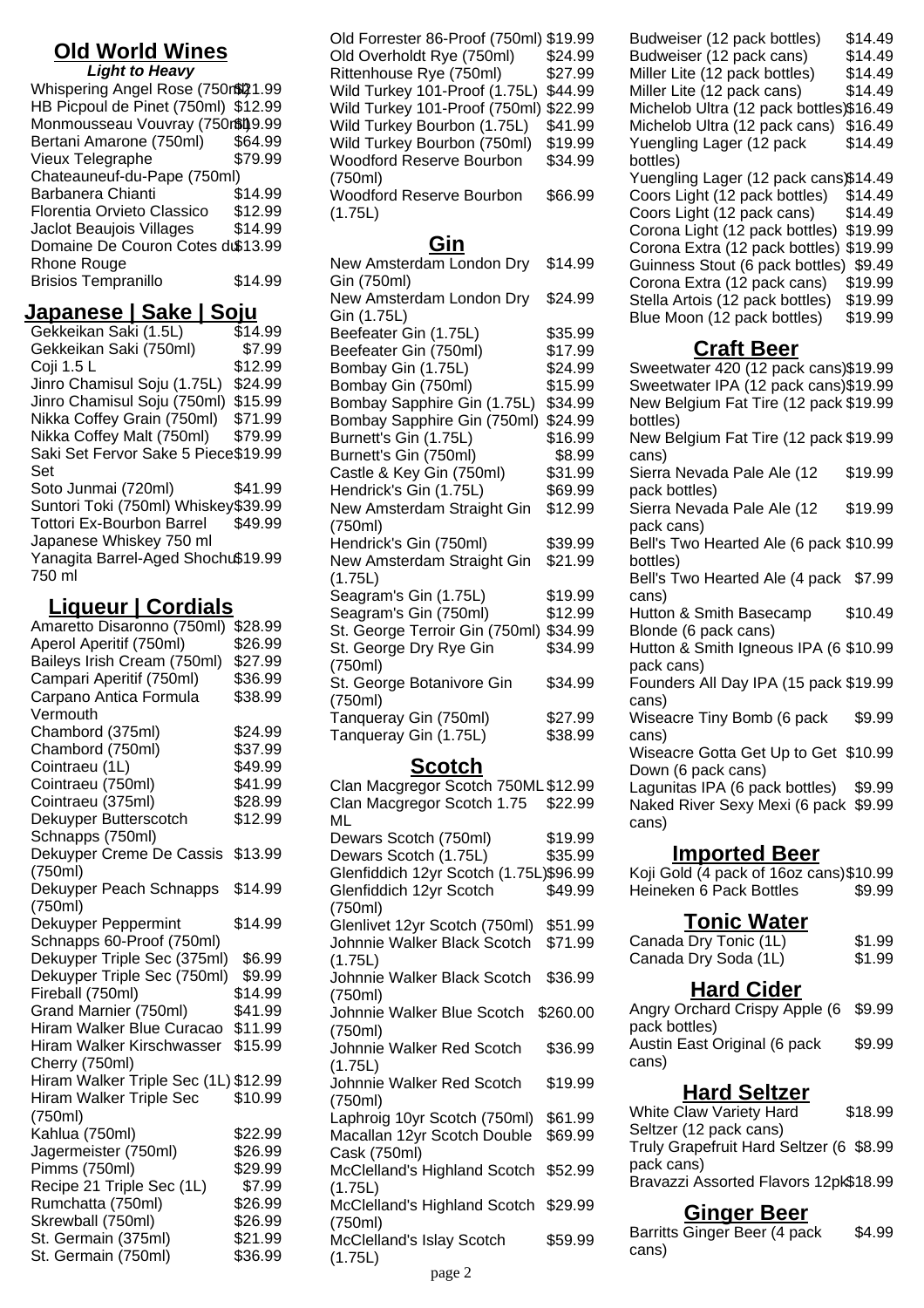## **Riverside Single Barrel**

Rossville Union Riverside Select \$55.99 Whistle Pig 10 Year Riverside Select 750 ml \$87.99

McClelland's Islay Scotch (750ml) \$35.99

### **Irish | Canadian Whiskey**

| Bushmills Red (1.75L)                                               | \$38.99            |
|---------------------------------------------------------------------|--------------------|
| Bushmills Red (750ml)                                               | \$21.99            |
| Bushmills White (1.75L)                                             | \$38.99            |
| Bushmills White (750ml)                                             | \$21.99            |
| Crown Royal Apple (750ml)                                           | \$29.99            |
| Crown Royal (1.75L)                                                 | \$51.99            |
| Crown Royal (750ml)                                                 | \$29.99            |
| Crown Royal Apple (1.75L)                                           | \$51.99            |
| Crown Royal Vanilla (1.75L)<br>Jameson Irish Whiskey (750ml)\$28.99 | \$51.99            |
| Crown Royal Vanilla (750ml)                                         | \$29.99            |
| Jameson Irish Whiskey (1.75L) \$41.99                               |                    |
| Jameson Black Barrel (750ml)                                        | \$34.99            |
| Jameson Caskmates IPA                                               | \$49.99            |
| (1.75L)                                                             |                    |
| Jameson Caskmates IPA                                               | \$28.99            |
| (750ml)                                                             |                    |
| Seagram's 7 (1.75L)                                                 | \$20.99            |
| Seagram's 7 (750ml)                                                 | \$15.99            |
| Tullamore Dew (1.75L)                                               | \$41.99            |
| Tullamore Dew (750ml)                                               | \$24.99            |
| Vodka                                                               |                    |
| Absolut Vodka (1.75L)                                               | \$28.99            |
| Absolut Vodka (750ml)                                               | \$19.99            |
| Absolut Citron (750ml)                                              | \$19.99            |
| Absolut Grapefruit (750ml)                                          | \$19.99            |
| Absolut Lime (750ml)                                                | \$19.99            |
| Absolut Mandrin (750ml)                                             | \$19.99            |
| Absolut Mango (750ml)                                               | \$19.99            |
| Absolut Peach (750ml)                                               | \$19.99            |
| Absolut Pear (750ml)                                                | \$19.99            |
| Absolut Peppar (750ml)                                              | \$19.99            |
| Ciroc Vodka (750ml)                                                 | \$31.99            |
| Ciroc Apple (750ml)                                                 | \$31.99            |
| Ciroc Mango (750ml)                                                 | \$31.99            |
| Ciroc Peach (750ml)<br>Grey Goose Vodka (750ml)                     | \$31.99<br>\$25.99 |
| Ciroc Pineapple (750ml)                                             | \$31.99            |
| Grey Goose Vodka (1.75L)                                            | \$50.00            |
| Ketel One Vodka (750ml)                                             | \$21.99            |
| Monkey in Paradise Vodka \$1,999.00                                 |                    |
| (750ml)                                                             |                    |
| Kettle One 1.75 L Vodka                                             | \$36.99            |
| New Amsterdam Vodka (1.75L)\$19.99                                  |                    |
| New Amsterdam Vodka (750ml)\$12.99                                  |                    |
| New Amsterdam Gluten Free \$23.99                                   |                    |
| (1.75L)                                                             |                    |
| New Amsterdam Gluten Free                                           | \$14.99            |
| (750ml)                                                             |                    |
| Smirnoff 80-Proof Vodka<br>(1.75L)                                  | \$19.99            |
| Smirnoff 80-Proof Vodka                                             | \$11.99            |
| (750ml)                                                             |                    |
| Smirnoff Apple (750ml)                                              | \$11.99            |
| Smirnoff Caramel (750ml)                                            | \$11.99            |
| Smirnoff Citrus (750ml)                                             | \$11.99            |
| Smirnoff Lime (750ml)                                               | \$11.99            |
| Smirnoff Orange (750ml)                                             | \$11.99            |
| Smirnoff Peach (750ml)                                              | \$11.99            |
| Smirnoff Peppermint (750ml)                                         | \$11.99            |
| Smirnoff Raspberry (750ml)                                          | \$11.99            |
| Smirnoff Vanilla (750ml)                                            | \$11.99            |
| Smirnoff Watermelon (750ml)                                         | \$11.99            |
| Svedka Vodka (750ml)                                                | \$12.99            |
| Svedka Vodka (1.75L)                                                | \$19.99            |
| Tito's Vodka (750ml)                                                | \$19.99            |

page 3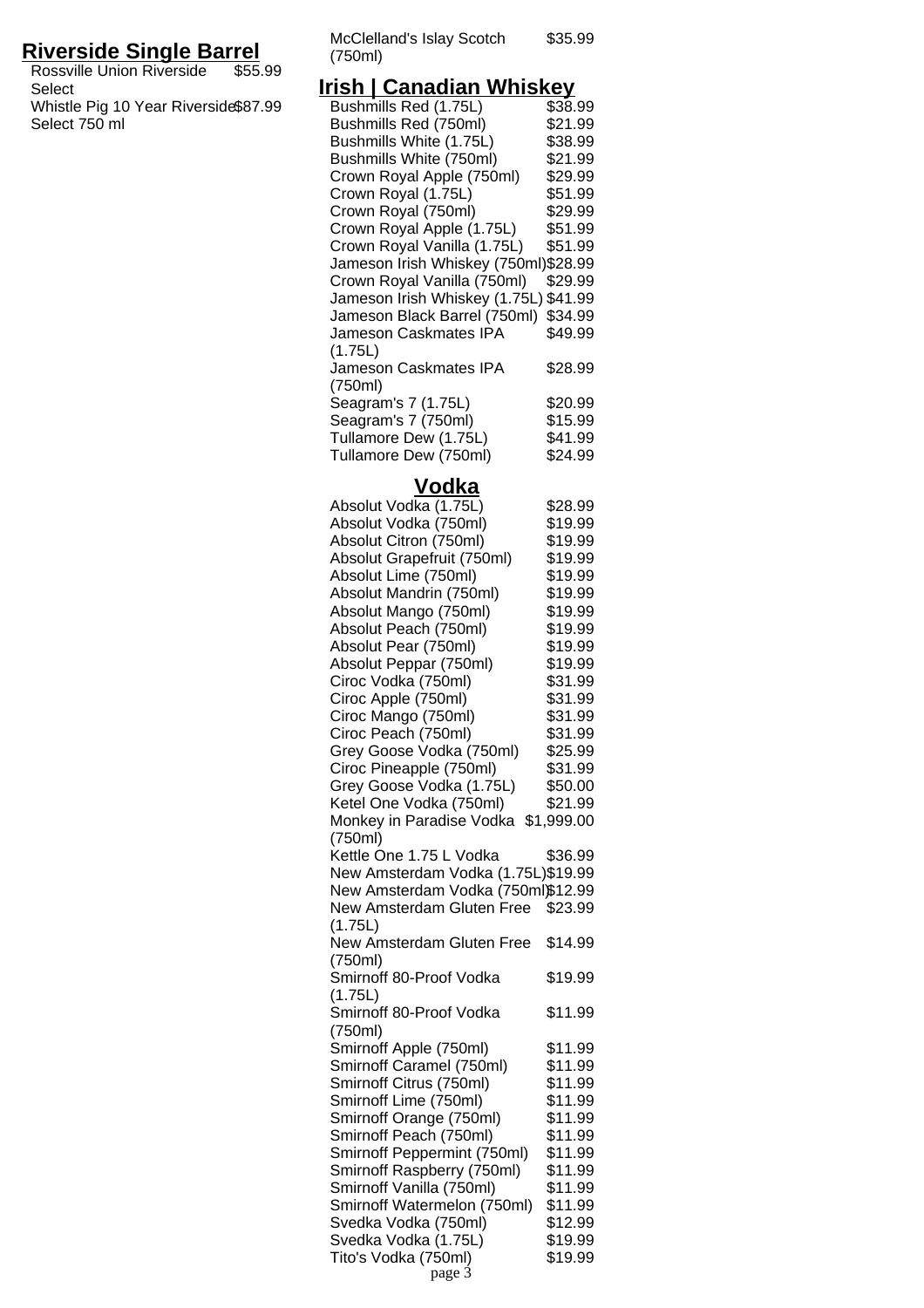Tito's Vodka (1.75L) \$31.99

## **Rum**

| Admiral Nelson Rum (1.75L)          | \$17.99 |
|-------------------------------------|---------|
| Admiral Nelson Rum (750ml)          | \$9.99  |
| Bacardi Gold Rum (1.75L)            | \$25.99 |
| Bacardi Gold Rum (750ml)            | \$13.99 |
| Bacardi Light Rum (1.75L)           | \$24.99 |
| Captain Morgan Spiced Rum           | \$17.99 |
| (750ml)                             |         |
| Bacardi Light Rum (750ml)           | \$13.99 |
| Captain Morgan Spiced Rum           | \$28.99 |
| (1.75L)                             |         |
| Cruzan Banana Rum (750ml)           | \$12.99 |
| Cruzan Black Cherry Rum             | \$12.99 |
| (750ml)                             |         |
| Cruzan Black Strap Rum              | \$21.99 |
| (750ml)                             |         |
| Cruzan Coconut Rum (750ml)          | \$12.99 |
| Cruzan Dark Rum (1.75L)             | \$20.99 |
| Cruzan Dark Rum (750ml)             | \$12.99 |
| Cruzan Light Rum (1.75L)            | \$20.99 |
| Cruzan Light Rum (750ml)            | \$12.99 |
| Cruzan Pineapple Rum (750ml)\$12.99 |         |
| Cruzan Strawberry Rum               | \$12.99 |
| (750ml)                             |         |
| Kraken Rum (1.75L)                  | \$31.99 |
| Kraken Rum (750ml)                  | \$19.99 |
| Malibu Rum (1.75L)                  | \$21.99 |
| Malibu Rum (750ml)                  | \$13.99 |
|                                     |         |

## **Tequila**

| 1800 Anejo Tequila (750ml)                       | \$49.99 |
|--------------------------------------------------|---------|
| 1800 Reposado Tequila (1.75L)\$34.99             |         |
| 1800 Reposado Tequila                            | \$28.99 |
| (750ml)                                          |         |
| 1800 Silver Tequila (1.75L)                      | \$34.99 |
| 1800 Silver Tequila (750ml)                      | \$26.99 |
| Casamigos Anejo Tequila                          | \$59.99 |
| (750ml)                                          |         |
| Casamigos Blanco Tequila                         | \$49.99 |
| (750ml)                                          |         |
| Casamigos Mezcal Tequila                         | \$62.99 |
| (750ml)                                          |         |
| Casamigos Reposado Tequila                       | \$54.99 |
| (750ml)                                          |         |
| Cuervo Gold Tequila (1.75L)                      | \$33.99 |
| Cuervo Gold Tequila (750ml)                      | \$19.99 |
| Cuervo Silver Tequila (1.75L)                    | \$33.99 |
| Cuervo Silver Tequila (750ml)                    | \$19.99 |
| Don Julio Anejo Tequila                          | \$54.99 |
| (750ml)                                          |         |
| Don Julio Reposado Tequila                       | \$47.99 |
| (750ml)                                          |         |
| El Jimador Blanco Tequila                        | \$21.99 |
| (750ml)                                          |         |
| Don Julio Silver Tequila (750ml)\$44.99          |         |
| El Jimador Blanco Tequila                        | \$32.99 |
| (1.75L)<br>Espolon Anejo Tequila (750ml) \$35.99 |         |
| Espolon Reposado Tequila                         | \$49.99 |
| (750ml)                                          |         |
| Espolon Blanco Tequila (750ml)\$22.99            |         |
| Herradura Anejo Tequila                          | \$53.99 |
| (750ml)                                          |         |
| Herradura Reposado Tequila                       | \$44.99 |
| (750ml)                                          |         |
| Herradura Silver Tequila                         | \$40.99 |
| (750ml)                                          |         |
| Herradura Ultra Tequila (750ml)\$57.99           |         |
| Hornitos Plata Tequila (1.75L) \$36.99           |         |
| page 4                                           |         |
|                                                  |         |